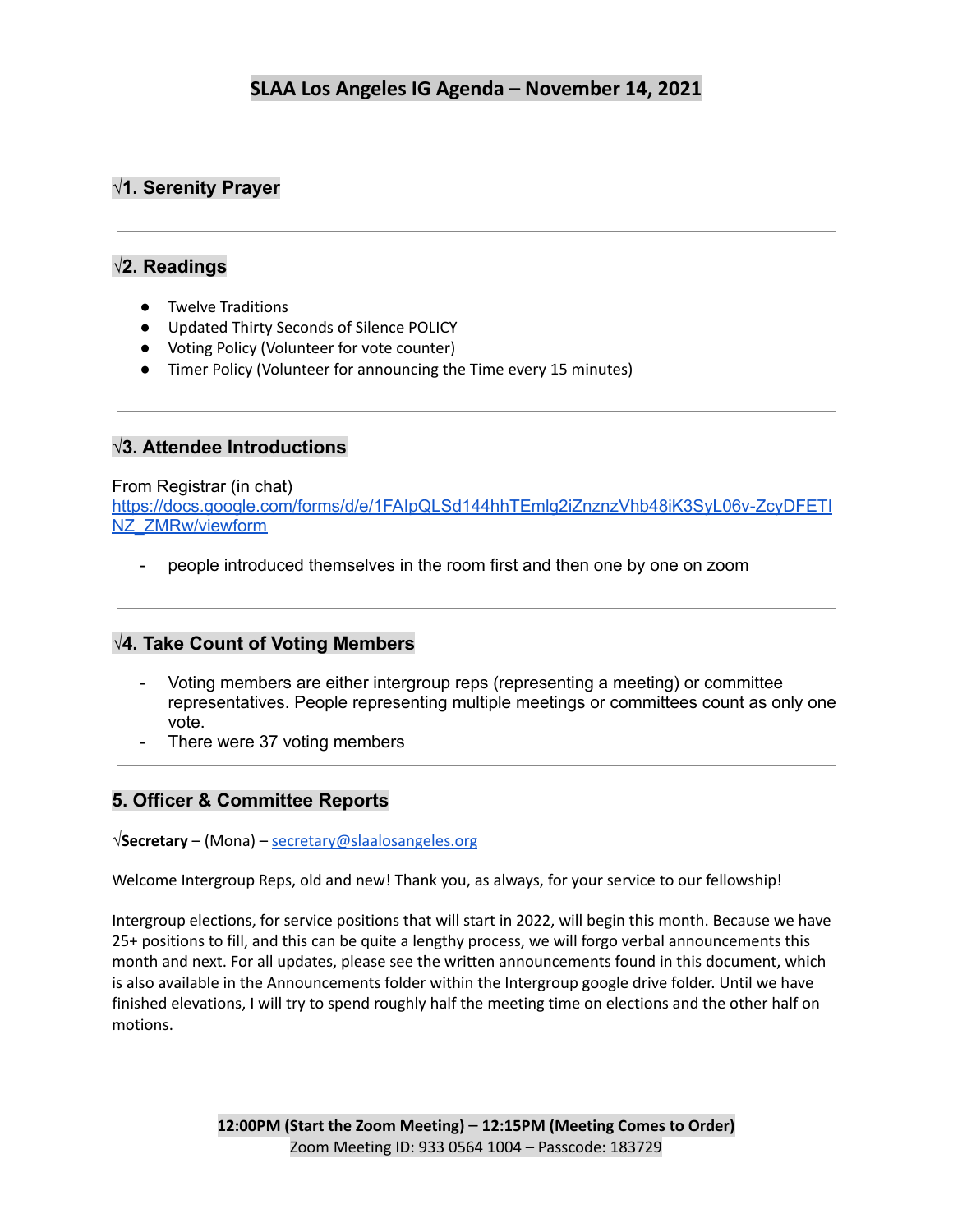(Due to ongoing confusion about what a "report" is, I have renamed the Reports folder in the google drive, and it is now called the Announcements folder, which is a better description of what it is anyway.)

#### **√Record Keeper** – (Katie)

Minutes from last month were approved.

*See last month's minutes in Google Drive Intergroup folder: https://tinyurl.com/2cxuu6px*

### **√Treasurer (Adeline)**

Detailed report here: [https://drive.google.com/drive/folders/15oul5A65yuSkRS4pfQqKpHSqZKDK\\_wjl](https://drive.google.com/drive/folders/15oul5A65yuSkRS4pfQqKpHSqZKDK_wjl)

#### **√Bottom Line Editor – (Jamie)**

Each SLAA LA registered in-person meeting gets 10 copies. The same goes for the H&I Committee. Each SLAA LA virtual meeting gets the digital copy.

My last publication as editor will be the Dec 2021/Jan 2022 edition. The newly elected editor would publish the Jan/Feb 2022 newsletter. Reach bottomline@slaalosangeles.org if you want to understand further what is involved in this role to make The Bottom Lines available to our fellowship. I have found this service experience to be beneficial in my recovery. Let me know about nominations and good luck on today's intergroup election.

I received feedback that the "Focus on Sponsorship" Weekly is no longer a phone meeting. I have edited with their provided Zoom meeting details.

Please email journalrep@slaalosangeles.org for the next Journal question on issue #195. The current publication shows Journal issue #194 with tomorrow's submission entry deadline of 11/15.

The in-person meetings list is dated as of 11/8/21.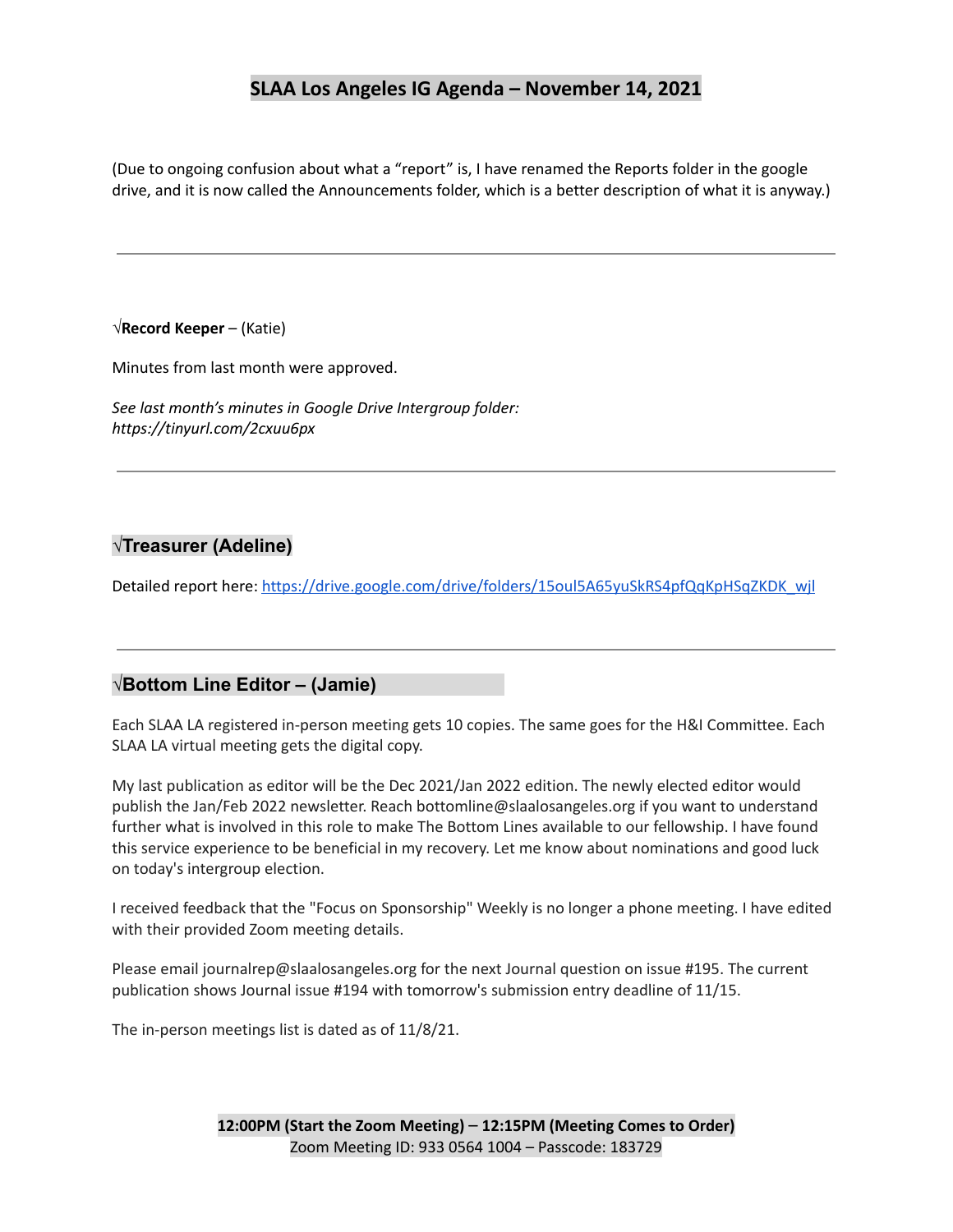If you're looking for a new topline activity, feel free to submit a joke or cartoon. I have declined a bunch of past incoming submissions that reflected the opposite of recovery from a dark, toxic, or negative side. I appreciated their efforts, yet the work was not appropriate and ready for The Bottom Line. If the joke or cartoon reflects humor that shows the recovery process in a positive and meaningful way, then it would be considered towards the next publication. I know this is a huge challenge to differently express messages of the miracles or benefits that come from working on sex and love addiction however big or small; it may feel like a big project to overcome and channel as an outlet. Utilize available time as an opportunity to creatively express the lighter side such as hopeful messages for our newcomers and old timers to see. Consider highlighting the experience of surrender from sex and love addiction along with how it is to use tools of the program. Bring out what found solutions have been and show it in a funny way. Feel free to reflect on your personal experience, strength and hope. If a submission is well-received, then I would credit your work, however the credit may be marked anonymous if you ask for anonymity. It would be great if we could bring back the "Humor in Recovery" section again.

#### **√Meeting Registrar – (Dave)**

Please sign in for your meetings at https://forms.gle/SK6RHNbtywftjcmM9 or scan the QR Code to the right

If you represent more than one meeting, please fill out the form for each meeting.

The website has a list of the **32** known in-person meetings plus Intergroup at https://tinyurl.com/NovSLAALAMeetings

I've had 11 emails from newcomers looking for meetings since the last intergroup.

Got a couple of reports of people having trouble finding the meetings. If you have a confusing location, consider putting up signage or having a greater.

I've added an indoor/outdoor option for the in-person meetings in response to a suggestion. The Friday night Beach meeting has ended until spring when the days get longer.

The Saturday morning Van Nuys meeting has closed due to lack of support.

The Sunday afternoon Woodland Hills meeting has re-opened.

The Monday noon meeting in Santa Monica has reopened.

The Friday morning Women's meeting at the Farmers Market has re-opened.

There is a new in person Men's meeting on Friday evening in the back room of Cafe Tropical.

If you email me and the webmaster with the in-person meeting information, the spreadsheet will normally be updated with 24 hours.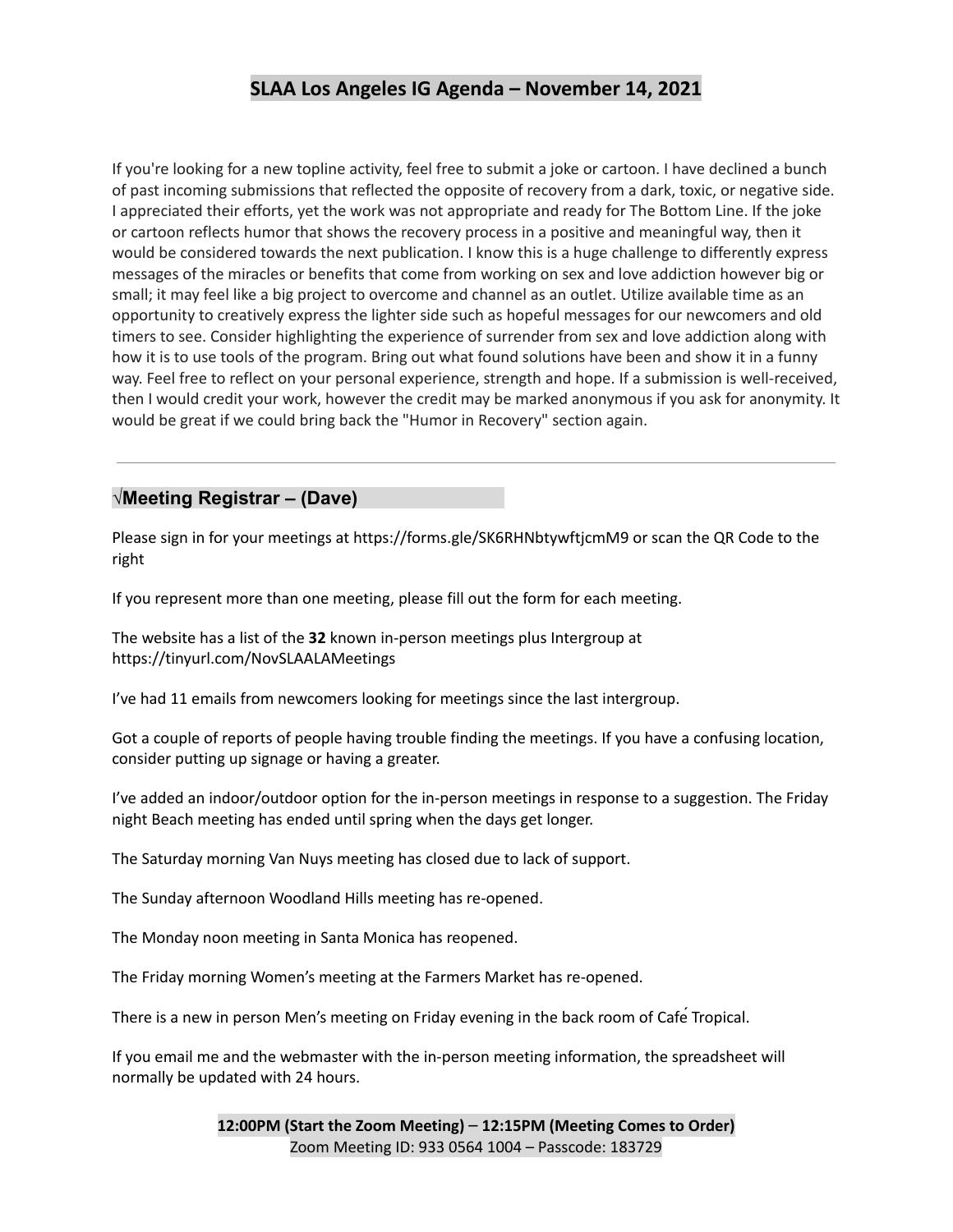### **Virtual Meeting Registrar** – (Matt)

# **√ Phone Line** – (Kev)

### **√Literature – (Claire)**

-Literature orders (for meetings or personal) can now be picked up at the:

In-Person Intergroup Meeting, 3:30PM, 2nd Sunday of every month, 2930 Hyperion Ave Church in the large room (NOV. 14TH, & DEC 12TH. 2021)

\*Please pre-order your literature orders to expedite the process here:

https://www.slaalosangeles.org/copy-of-order-literature

-Please arrive a little early to pick up your order so as not to disrupt the meeting once it starts. -You can pay via Venmo or Cash.

## **√ Journal Rep – OPEN**

### **√ Webmaster – (Jayk)**

Do you want the latest news on in-person meetings, special SLAA events, and further goings-on in our community? Check out the slaalosangeles.org website, it's a special place, and it has a thorough directory of all our meetings.

With in-person meetings opening back up, there is now a consistently updated spreadsheet of new in- person meetings on the website. We edit it every day. I created a Google Sheet and filled it in with all the information we have, and then gave Registrar Dave access to edit it, so currently both he and I are updating information as information changes.

Have you tried to visit an in-person meeting and it's not there? Let us know. Email me and the registrar and let us know right away. Please email registrar@slaalosangeles.org and webmaster@slaalosangeles.org .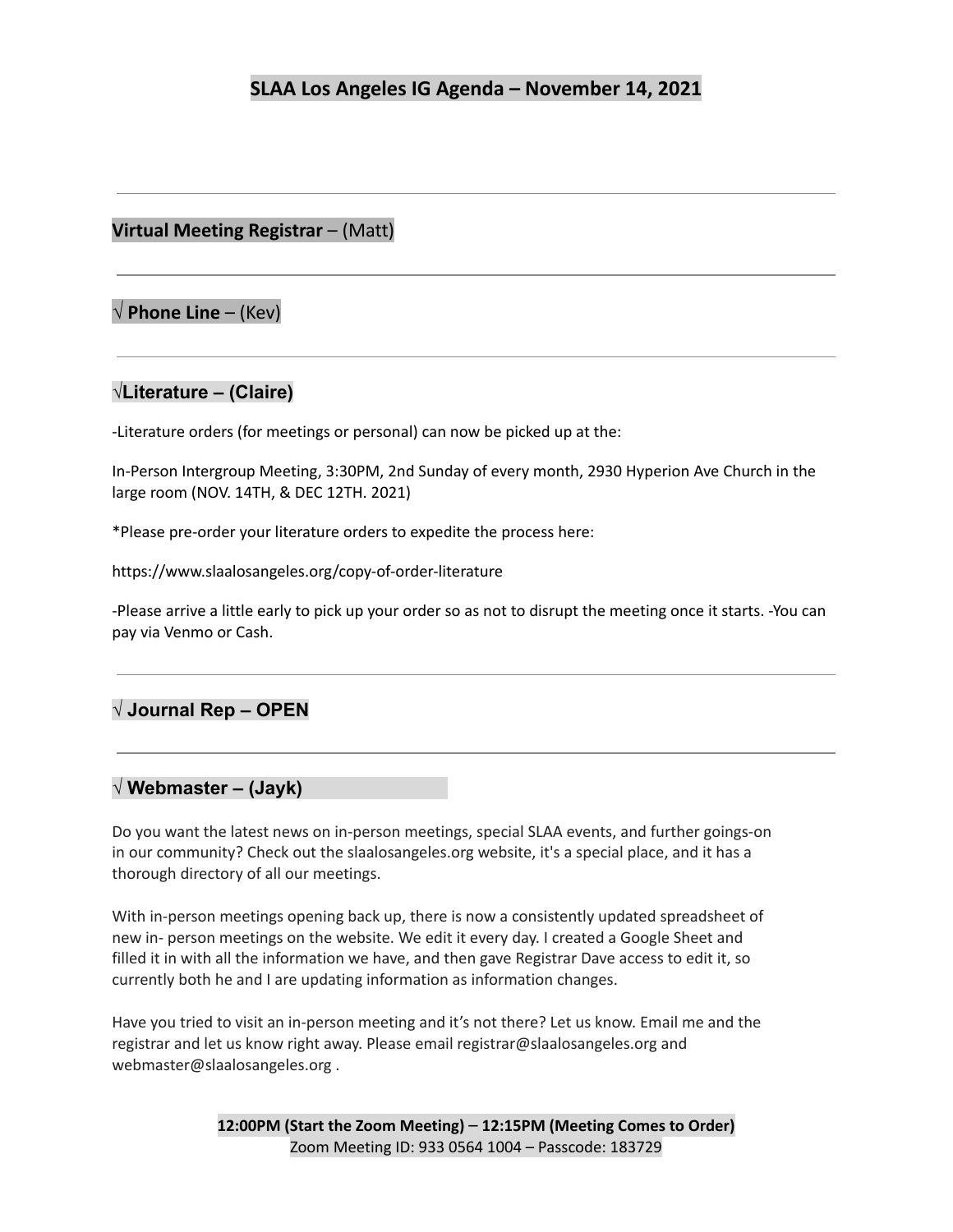If your in person meeting wants to be listed on the SLAA Los Angeles website, email us, and it will get listed. But also please make sure to attend the Intergroup meeting, as our original way of verifying meetings was having them attend the Intergroup meeting at least twice.

You can go to the SLAA Los Angeles website for copies of the Intergroup minutes, the most recent issue of the Bottom Lines, and to find the latest Journal question, as well as to find a directory of audio recordings of speaker shares! Got any questions or want to add/change anything? Email me at webmaster@slaalosangeles.org

### **√Workshops & Retreats – (Gil)**

### **√H&I Committee – (Rachel W)**

The H&I Committee would like to suggest that individual meetings elect an H&I rep as a new service position. This service person can attend the committee meeting (anyone can attend!) each 2nd sunday once a month and keep the meeting updated on H&I happenings and the importance of H&I. And to please share this announcement at their meetings each week:

**My name is \_\_\_\_\_\_\_\_\_\_\_\_\_\_\_\_ and I am a Sex and Love Addict.**

**H&I stands for Hospitals and Institutions. We are a subcommittee of SLAA. We bring the message of SLAA recovery into places where there are addicts who cannot get to meetings.**

Anyone can come and join the committee. It's a great way to be of service, practice the 12th step, and **carry the message. You can get involved with this committee by attending the H&I Committee meeting** on the 2nd Sunday of every month at 2pm on ZOOM, right after intergroup. See me after the meeting **for the link or I'll post it in the chat.**

Topic: H&I Committee Meeting

Time: This is a recurring meeting Every 2nd Sunday at 2:00 PM after intergroup

https://us02web.zoom.us/j/81735567176?pwd=Yzd3UE5GUlUxRzZPMVJ0SC90bG14dz09

Meeting ID: 817 3556 7176

Passcode: service

Thank you for letting me be of service.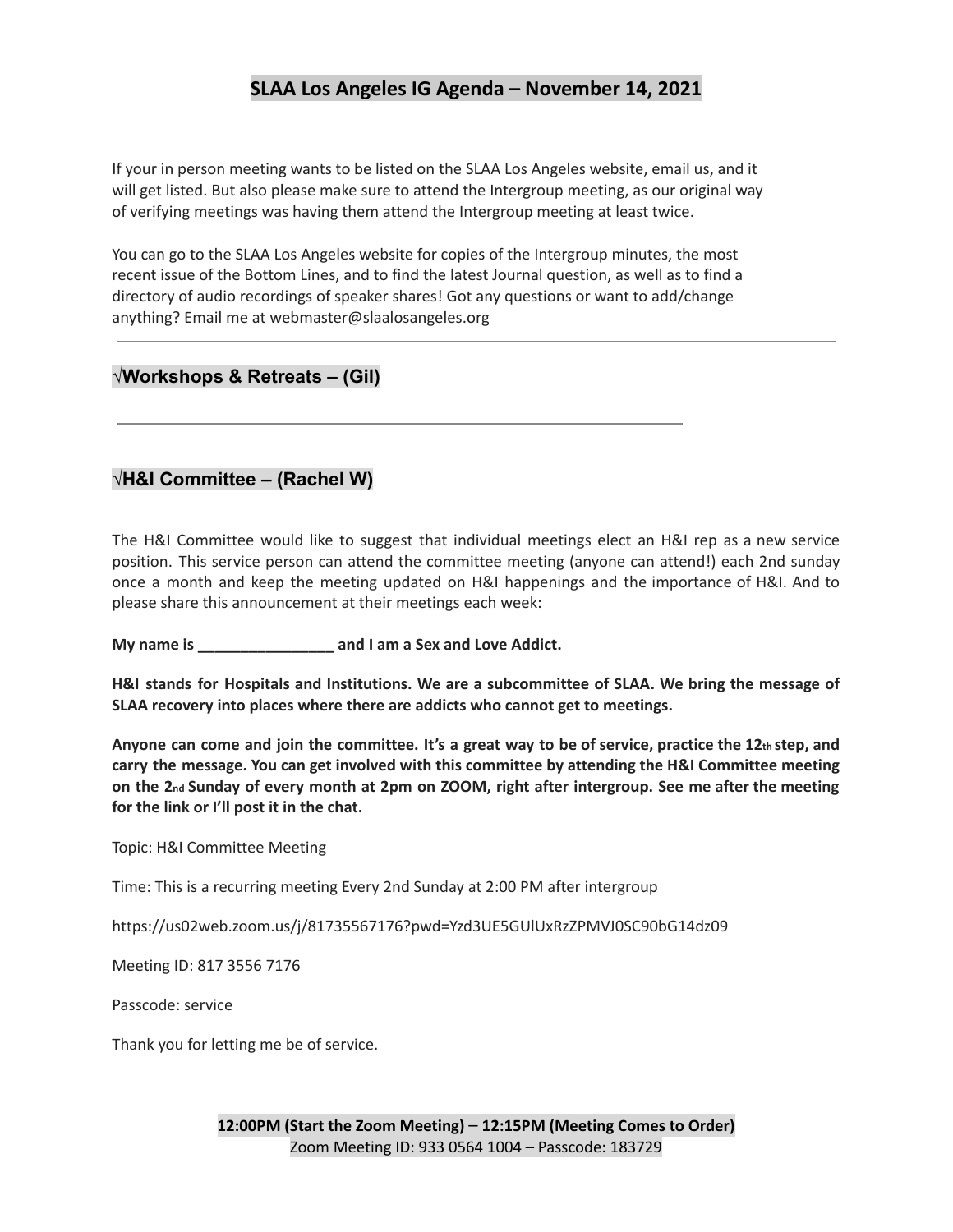We are open to suggestions for H&Is to reach out to and are looking for people willing to participate in Zoom as well as in person SLAA panels!

Email slaahic@gmail.com to get involved and also attend the meeting on zoom!

#### **√ Speaker List Keeper – (Matthew)**

Stats for the month:

- 6 contacts to speakerslist@slaalosangeles.com
- 3 requests for speakers list
- 3 new speakers added
- 0 volunteer removed from list

How reps can help support this program at your meetings:

- Please make an announcement at every meeting that meetings need speakers and there is no time requirement! They can volunteer or get the list at https://www.slaalosangeles.org/volunteers-speakers-list.
- Share the flyer in chat on zoom or pass around at live meetings.
- Also, if they need a list of available speakers, they can send a request to: speakerslist@slaalosangeles.org Thank you for your support!

#### **Literature Copier – (open)**

#### **Audio Library Committee – (open)**

You can go to the SLAA Los Angeles website and click on the "Audio" tab to find the Recovery Audio recordings. You can also find information there about how to submit your own share to the library.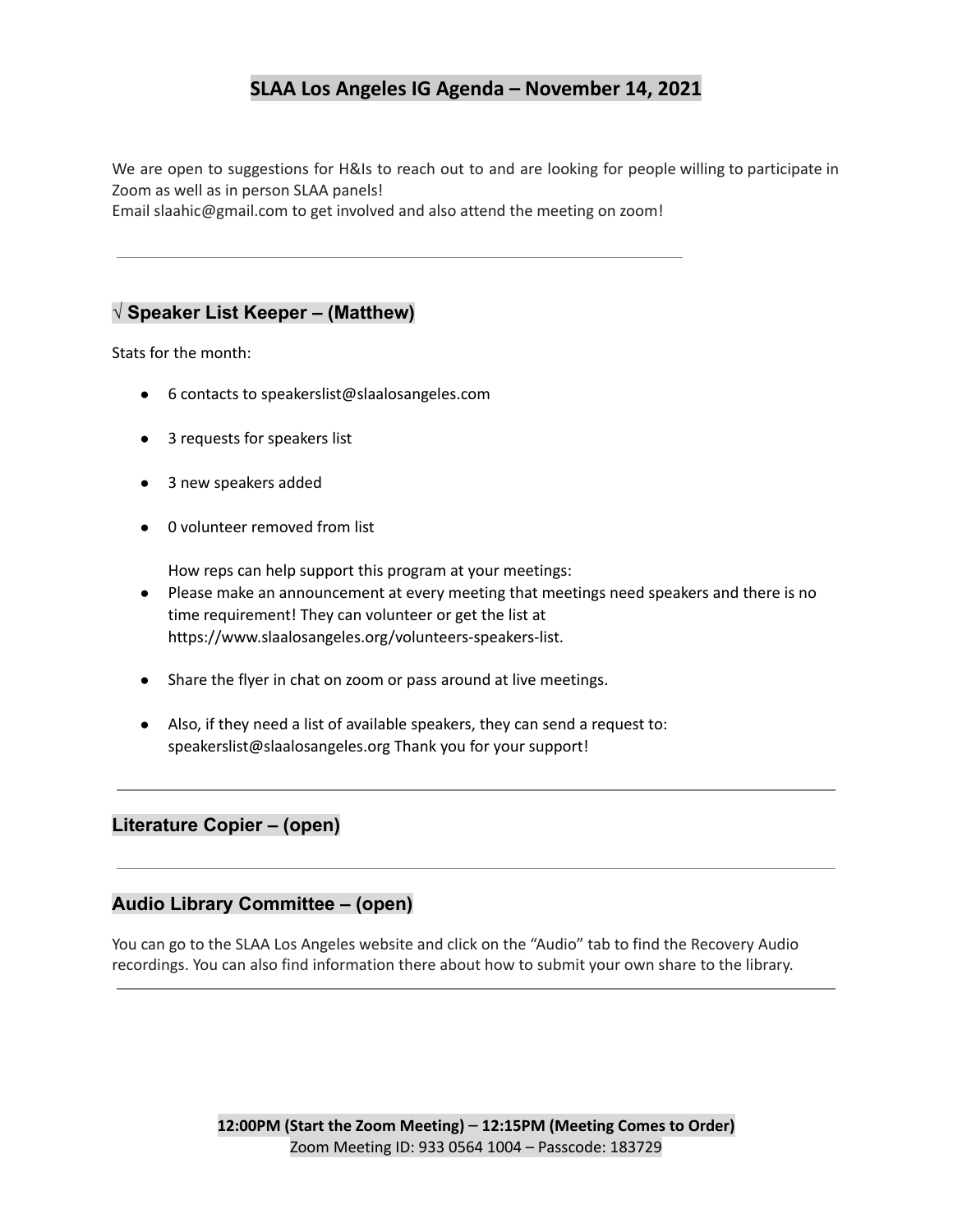### **√ ABM Delegates – (Glenn S, Jayk, Dianne, Gil, Robin (alternate), Rachel (alternate)**

#### **FWS Conference Committees**:

#### **Literature Committee Conduit – OPEN**

#### **Sponsorship Committee Conduit – (Kev)**

Work continues on the sponsorship pamphlet. The committee is working in tandem with the literature committee. Recent discussions included revisions of table of contents, the different types of sponsorship and reasons to seek one. Lastly, sober dating guidance is being included.

#### **Steps, Traditions, & Concepts Conduit – (Noah)**

- Group is reviewing the Concepts and reviewed Concept Eight.
- Confirmed date of next meeting with the oncoming holidays. Date is set for Sunday Nov 28, 2021 at 5:00 pm EDT.
- Discussed potential "breaches" of traditions with SLAA Australia. The Copyright Committee is looking into the issue.

#### **Translation Committee Conduit – Jennifer**

#### **Diversity Committee Conduit – (Forest)**

#### **MISSION STATEMENT**

Representing and honoring the considerable diversity of patterns and forms of

sex and love addiction inside and outside S.L.A.A.

Honoring and helping diverse groups within S.L.A.A get their recovery needs met in the Fellowship.

Supporting groups in creating formats to carry the S.L.A.A. message to other sex and love addicts.

Carrying the S.L.A.A. message to broader groups of people around the world.

#### **CURRENT PROJECTS**

Get Diversity Statement through Item For Discussion(IFD) at 2021 ABM.

Goal to review stories in the Diversity Focus Booklet with Conference Literature Committee.

Refine Conscious Inclusion Presentation via Workshop Subcommittee.

Explore outreach work in Hispanic/Latinx Subcommittee.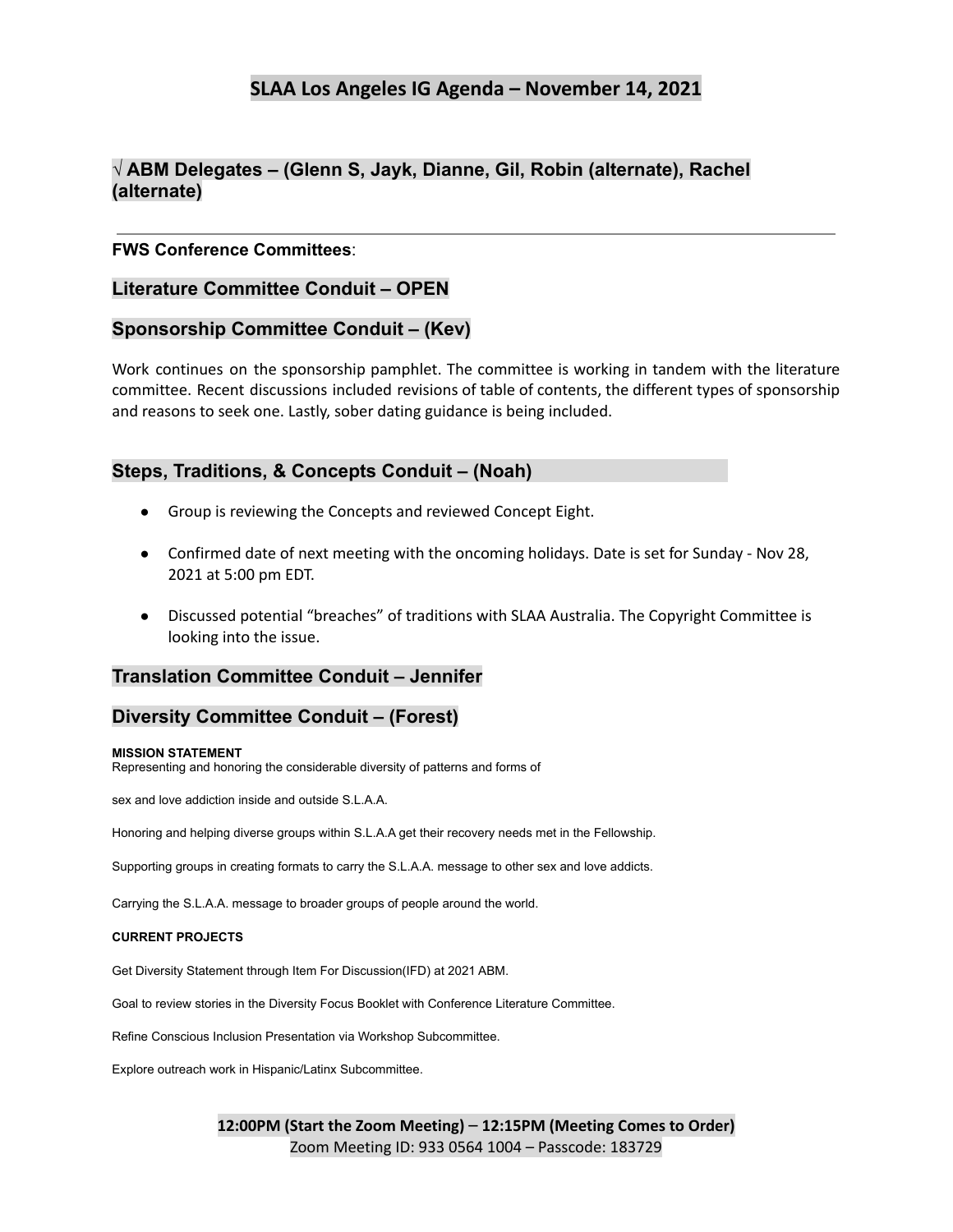Increase awareness on accessibility tools through Live Captions for Zoom Subcommittee.

WE WANT TO HEAR PEOPLE'S VOICES.

CONTACT VIA WEBFORM AT SLAAFWS.ORG/COMMITTEE/CDC OR LEAVE VOICE MAIL AT FWS OFFICE, 1-210-828-7900. Use webform for the updated Zoom info.

### **CDC MEETING**

#### **First Saturday of each month at 9:00 AM Pacific Standard Time**

### **WORKSHOP SUBCOMMITTEE MEETING Third Thursday of each month at 6:00 PM Pacific Standard Time**

Email Forrest at forrestxii@gmail.com if interested in coming to the CDC meeting. First Saturdays 9am pacific

### **SLAA Los Angeles, Inc. Board of Trustees – (Dave G, chair)**

[https://drive.google.com/file/d/1PIrHlpMKdtYW5zX19B\\_6CDlLVpeo2TRv/view](https://drive.google.com/file/d/1PIrHlpMKdtYW5zX19B_6CDlLVpeo2TRv/view)

#### **6. New Business**

- A. ELECTIONS see SLAA Los Angeles Intergroup Service Manual for descriptions of service commitments.
	- a. Secretary Jayk was nominated and accepted the nomination. Eileen was nominated and declined the nomination. Jayk was voted in.
	- b. Record Keeper Danny volunteered for this position and was voted in.
	- c. Bottom Line Editor Eoin Thomas was nominated, accepted, and was voted in.
	- d. In-Person Meeting Registrar Matthew was nominated but could not accept. Michael was nominated, accepted, and was voted in.
	- e. Virtual Meeting Registrar Kelsey was nominated, accepted, and was voted in.
	- f. Phone Line Person Sarah S. volunteered and was voted in.
- B. MOTION: In order to be listed in the SLAA Los Angeles meeting directory, groups must agree to abide by the 12 Traditions. (Kelsey)
	- a. Questions
		- i. Glenn asked Kelsey to speak on their motion and they spoke to the fact that this motion was coming from their own experience of meetings attempting to ban them from attendance due to their qualifier's presence in the meetings.
		- ii. Lisa asked who decides if a meeting is abiding by the traditions. Kelsey's idea would be that if it was brought to intergroup it would be voted on at intergroup.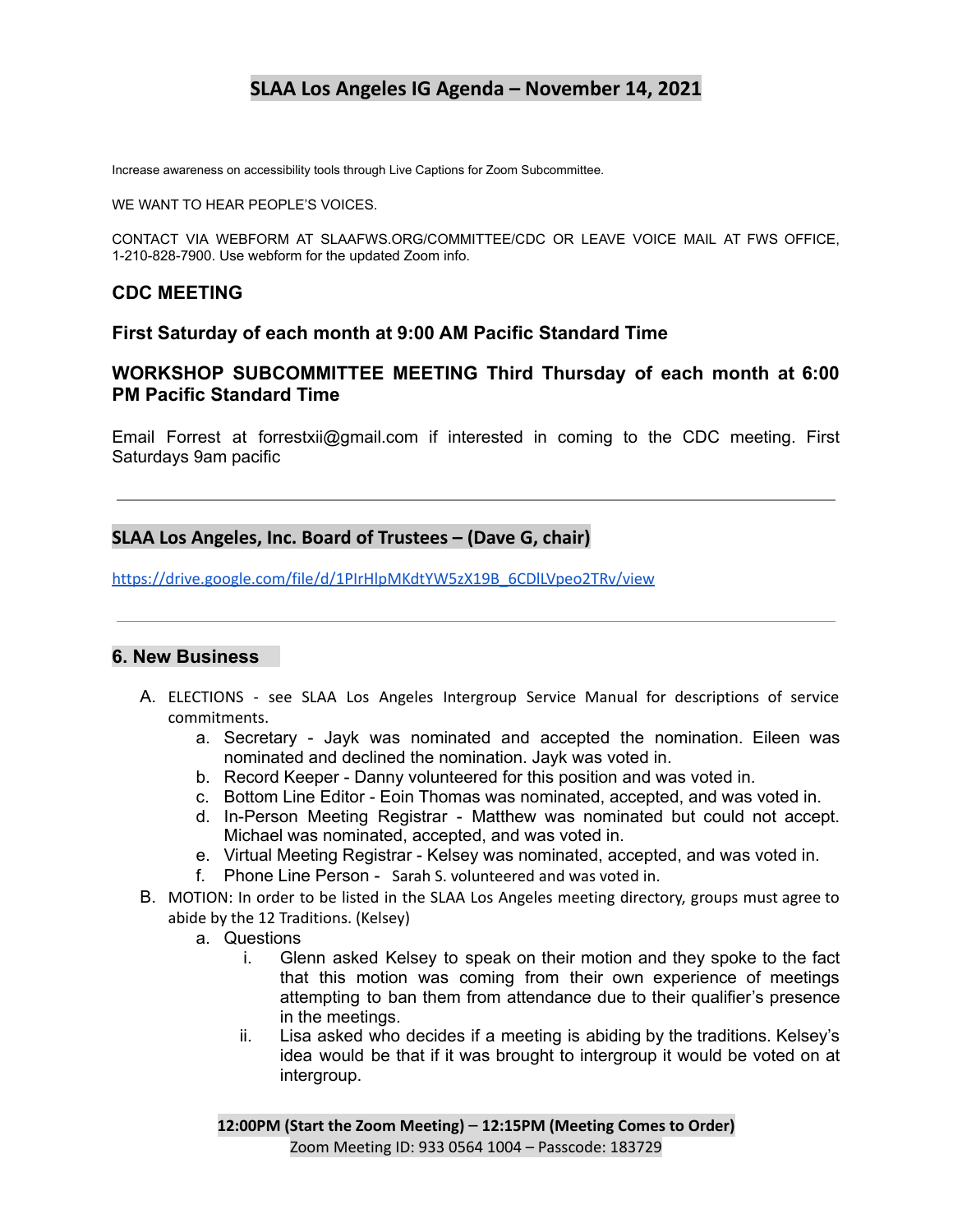- iii. Glenn S asked how a meeting that was removed would be able to re-enter the directory. Kelsey said it would be decided on a case by case basis.
- iv. Jayk asked whether we would be asking meetings explicitly when they are in the act of being registered if they agree to abide by the traditions. He was also asking if we are to send out a message to existing registered meetings asking them to agree.
- v. Mona clarified that the process of bringing the actions of a specific meeting to intergroup's attention is not defined in the motion and we would have to further clarify it later.
- b. Pros and Cons

I. con that it's a good idea but the concept isn't drawn out enough and there needs to be more specificity in the wording

Ii. glenn s gave a pro that it is uncomfortable to remove people in the meetings and can be detrimental to people and their recovery

Iii. pro that the only requirement for recovery is a desire to stop living out a pattern of sex and love addiction

Iv. pro that the motion is simply to advise the meetings, that a lot of meetings were started during the pandemic without a regard for the traditions and now we have an opportunity to remind everyone of what the traditions are

V. mixed pro and con, even if this passes we need to accept that there are other addicts in the meeting that we can't change, we have to decide for ourselves which meetings we can go to

Vi. con, we shouldn't pass motions that don't really add anything, the traditions already inherently apply to all meetings

c. Voting

- i. There was not a substantial majority in the vote either way, the motion did not pass.
- C. MOTION: Los Angeles Intergroup will submit an application to SLAA FWS to host the ABM in 2022 (Christina)

– see google drive folder for application and supporting information

- a. Questions
	- i. Christina clarified that even if the motion were to pass it doesn't mean necessarily that we would be hosting in LA. She mentioned there is a push against having an in-person meeting at all.
	- ii. Jayk clarified that the ABM planning committee voted to advise the board to have the meeting in Sacramento.
- b. Pros and Cons
	- i. Pro that it would be great to host the ABM. LA has the resources, more members than most cities in the country, and we could do a great job.
- c. Voting
	- i. Motion passes